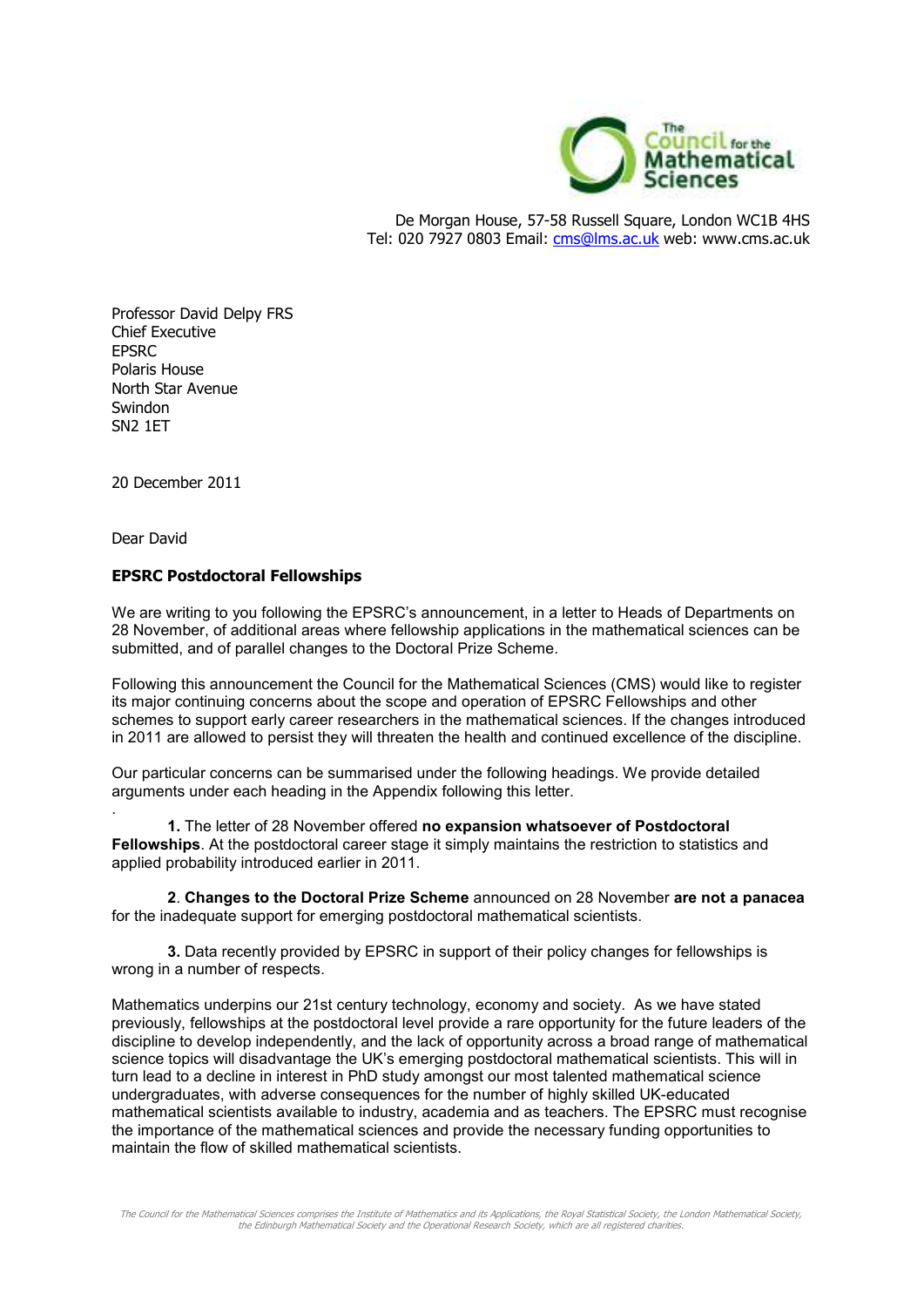Yours sincerely

Frak Kell

Professor Frank Kelly FRS, Chair, Council for the Mathematical Sciences

Walker

Professor Michael Walker OBE, President, Institute of Mathematics and its Applications

Gramme Segel

Professor Graeme Segal FRS, President, London Mathematical Society

Professor Valerie Isham, President, Royal Statistical Society

Lauk Chaptani

Professor Mark Chaplain, President, Edinburgh Mathematical Society

 $X. W. E_{10}$ 

Professor Richard Eglese, President, Operational Research Society

c.c. Philippa Hemmings, Lead, Mathematical Sciences Capability Delivery, EPSRC c.c. Lesley Thompson, Director, Research Base, EPSRC